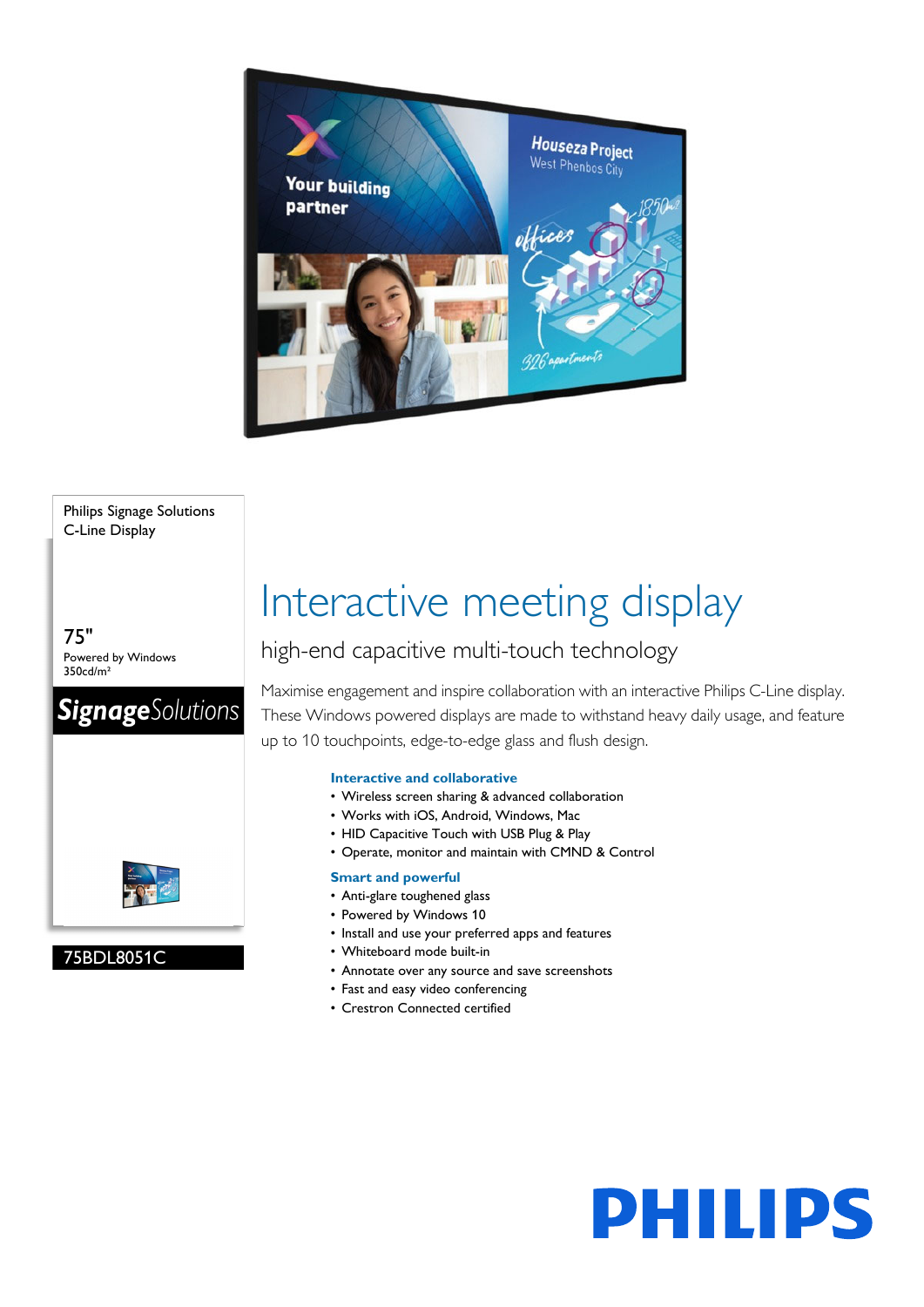#### **Wireless screen sharing**

Display four feeds on the one screen. Use your existing Wi-Fi network to instantly and securely connect devices, or use the two included HDMI dongles to cast directly to the screen without needing to connect to your secured/protected network.

#### **HID Capacitive Touch**

Capacitive Touch gives you the cutting edge appearance of edge to edge glass with a bezel width of just 1.5 mm! Create a memorable interactive experience with up to 10 touchpoints at the same time. Perfect for collaborative and competitive applications, this display connects your audience with any content - making it ideal for education, public venues, corporate, hospitality, and retail settings.

#### **Powered by Windows 10**

Powerful Core i7 processor with nVidia GPU. Runs all your favorite apps like Zoom, Skype (included) and MS Teams, MS Office, (not included)

#### **CMND & Control**



Run your display network over a local (LAN) connection. CMND & Control allows you to perform vital functions like controlling inputs and monitoring display status. Whether you're in charge of one screen or 100.

#### **Whiteboard mode built-in**

Inspire agile collaboration with whiteboard mode. Simply activate this feature to turn your display into a blank canvas that can be drawn

on by multiple users by hand or with dedicated display markers. Everything on screen can then be captured for easy printing or file sharing.

#### **Fast and easy video conference**

Ready to use video conferencing software makes one-to-one or group video calls easier than ever. Simply use your own camera or add the optional Logitech Meetup bundle for an allin-one ConferenceCam solution.

#### **Crestron Connected certified**

Integrate this Philips Professional Display to your Crestron network for full remote control via your laptop, desktop or mobile device. Switch the display on and off, schedule content, manage settings, and easily connect external devices. Crestron Connected<sup>®</sup> provides a fast, reliable and secure enterprise level solution for for system control.

**4K ULTRAHD** 

75BDL8051C/00